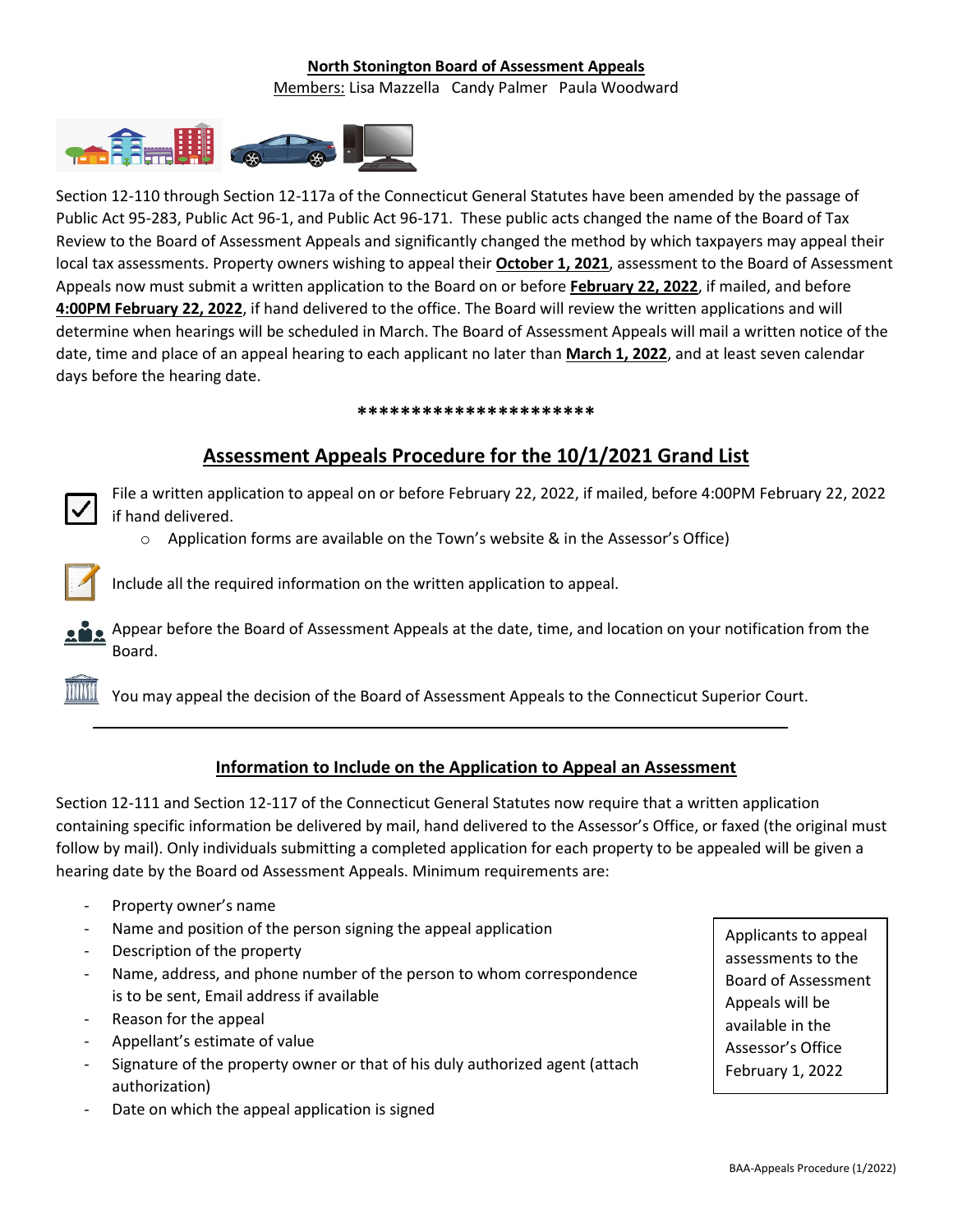

 Town of North Stonington Board of Assessment Appeals 40 Main Street North Stonington, Connecticut 06359

## **COMPLETING BOARD OF ASSESSMENT APPEALS FORMS:**

List phone number for daytime and evening

List days **NOT** available during the month of March

Hearings are held in the Assessor's Office from 5 pm to7:00 pm Monday thru Thursday

NOTE:

**THE BOARD OF ASSESSMENT APPEALS WILL ONLY HEAR APPEALS ON THE CURRENT GRAND LIST**

The form must be filed in the Assessor's Office by 4:00 pm **FEBRUARY 22, 2022**

BAAINFO